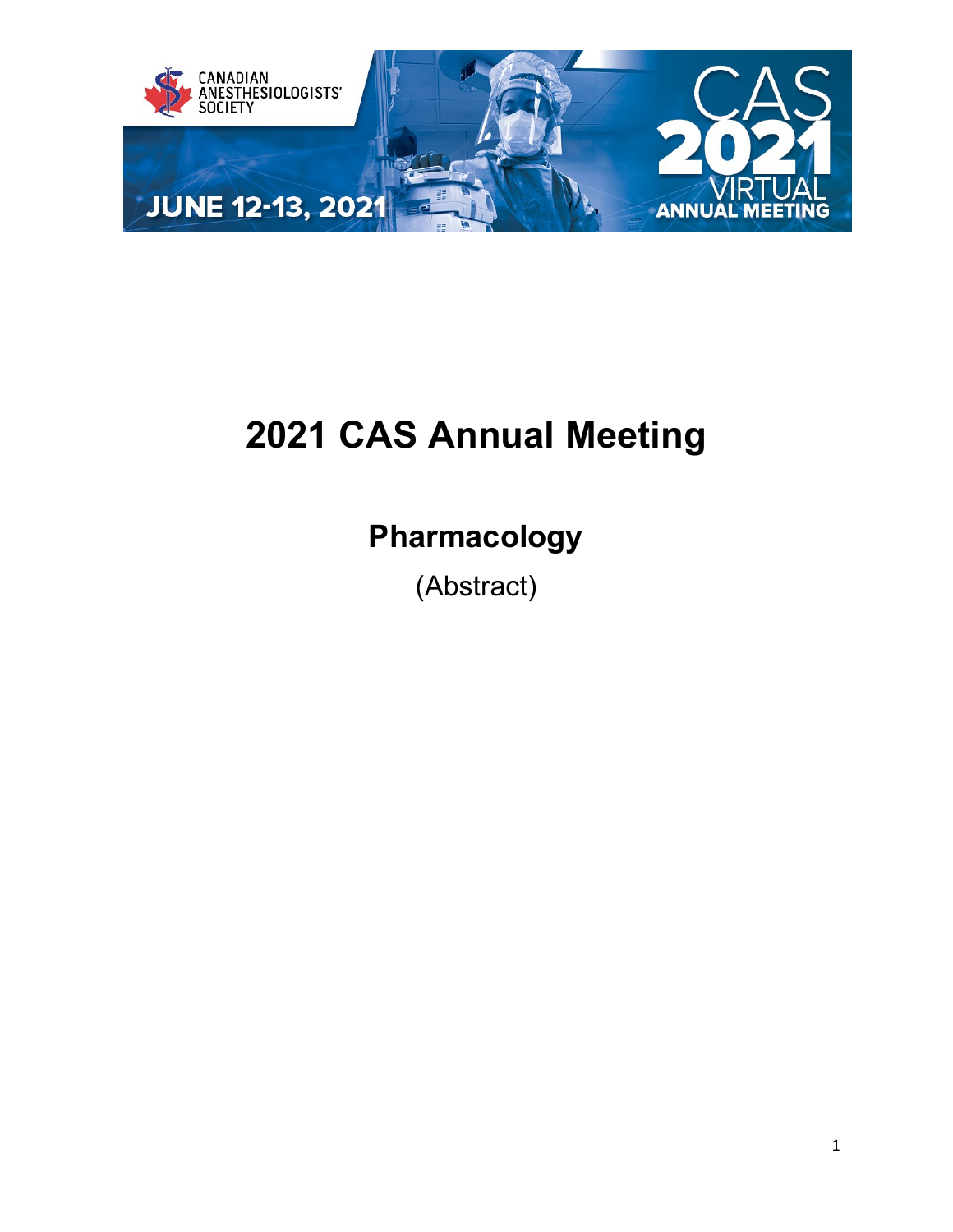## **Contents**

| Systematic Review of Neuropsychiatric Adverse Effects of Ketamine Compared to |  |
|-------------------------------------------------------------------------------|--|
|                                                                               |  |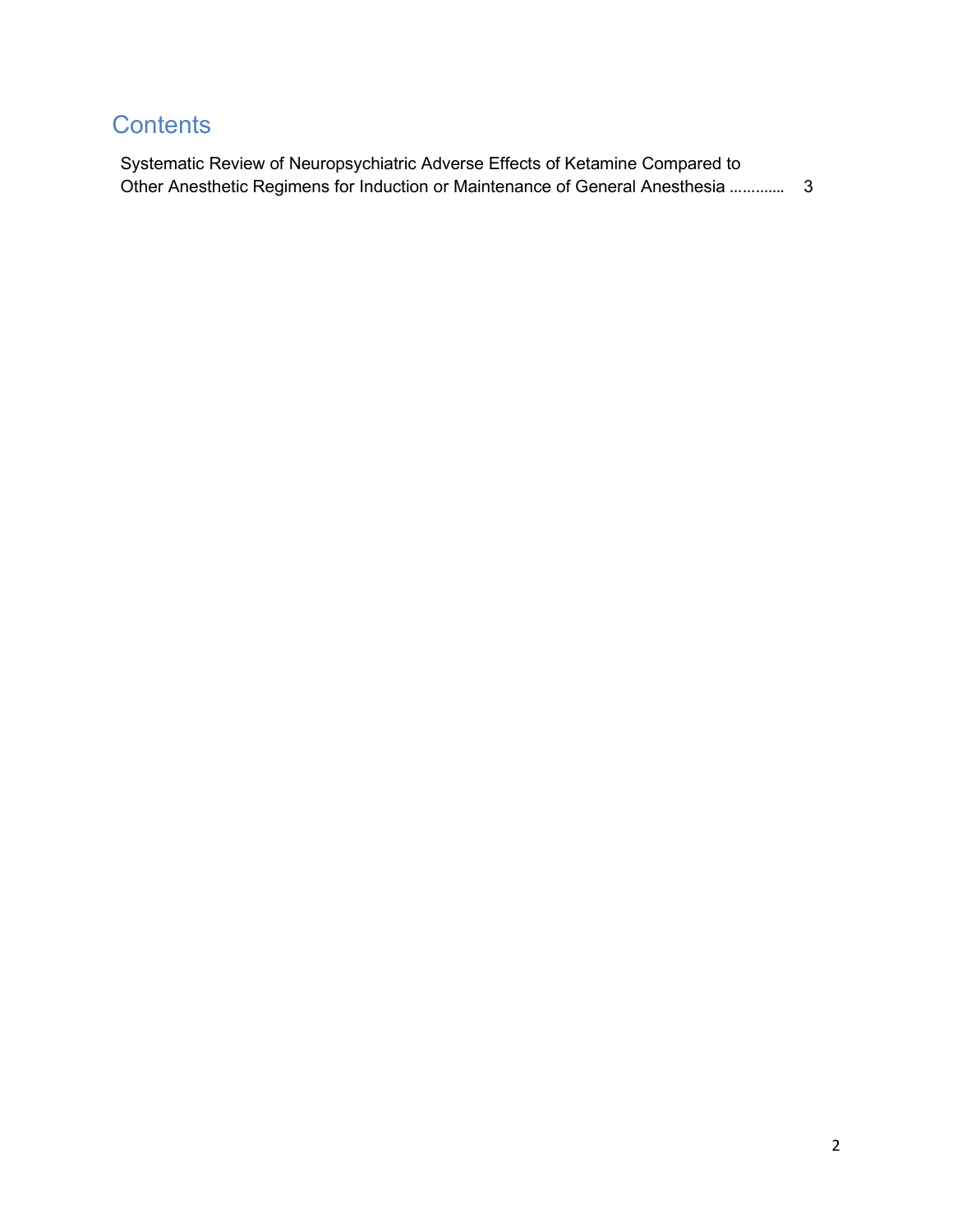#### <span id="page-2-0"></span>**Systematic Review of Neuropsychiatric Adverse Effects of Ketamine Compared to Other Anesthetic Regimens for Induction or Maintenance of General Anesthesia**

Imayan Subramaniam, $1$  Charlie Cochrane, $1$  Peter T. Choi MD MSc FRCPC $2$ 

1 MD Undergraduate Program, The University of British Columbia, Vancouver, British Columbia, Canada.

2 Department of Anesthesiology, Pharmacology and Therapeutics, The University of British Columbia, Vancouver, British Columbia, Canada.

**Introduction:** Ketamine has been used since the 1960's and was initially developed to create a shorter-acting version of phencyclidine with reduced emergence delirium.<sup>1</sup> Despite favourable cardiorespiratory stability, alternative intravenous anesthetics are often preferred for general anesthesia given the notion that ketamine causes more neuropsychiatric adverse effects.<sup>1</sup> This review aimed to answer the question "What is the difference in incidence rates of neuropsychiatric adverse effects between ketamine and non-ketamine anesthetic regimens for patients undergoing general anesthesia?"

**Methods:** Ethics approval was not applicable because the study did not involve human or animal research. We independently searched MEDLINE® (1946 to April 2020), EMbase (1974 to April 2020), CINAHL® (1982 to April 2020), and PsycINFO (1597 to April 2020) databases. We included studies if they were clinical trials involving human participants of any ages, undergoing procedures requiring general anesthesia; contained a group receiving ketamine for induction or maintenance of general anesthesia and a group not receiving ketamine; and quantitatively documented neuropsychiatric effects. We excluded studies if ketamine was used: only as an analgesic; only postoperatively; for non-operative care or procedural sedation; or when English full text was unavailable. We assessed the validity of each study using the Centre for Evidence-Based Medicine critical appraisal worksheets for randomized controlled trials. We recorded neuropsychiatric adverse events of each study and calculated the risk differences where appropriate.

**Results**: From the 722 studies screened, we included 31 in the review. The study populations included pediatric and adult participants. Ketamine doses ranged from 0.3 to 3 mg kg $^{\text{-}1}$ intravenously for induction with some studies also using infusions and boluses as needed for maintenance. Premedication regimens used in the studies included benzodiazepines, anticholinergics, antipsychotics, opioids, and no premedication.

The primary outcomes were unpleasant dreams, agitation, hallucinations, and delirium. Fourteen studies reported unpleasant dreams with three reporting statistically significant risk differences (RD), suggesting ketamine groups had more unpleasant dreams: 6% (95% confidence interval [CI] 1-16%),<sup>2</sup> 23% (95% CI 3-38%),<sup>3</sup> and 36% (95% CI 22-50%).<sup>4</sup> All three studies involved adult women undergoing termination of pregnancy or cesarean section under general anesthetic with a variety of premedication and adjuvant anesthetics. Five studies reported agitation in children undergoing various procedures with one study reporting more agitation in the non-ketamine group (RD 26%; 95% CI 5 - 44%) than in the ketamine group.<sup>5</sup> Four studies reported delirium; none of these studies found statistically significant differences between groups. Six studies included hallucination as an outcome; none found any events in any study group.